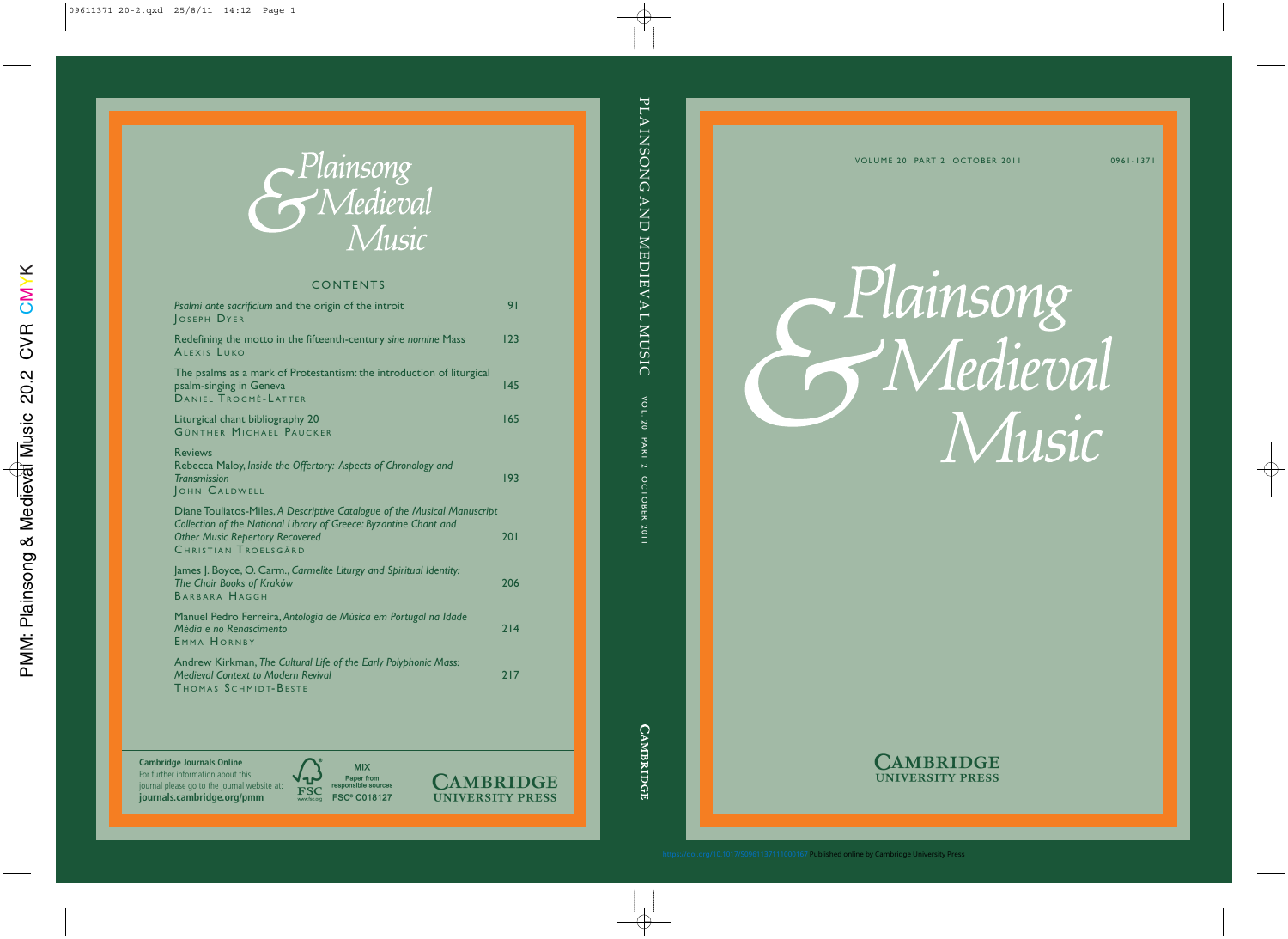## *Plainsong and Medieval Music*

Published in Association with the Plainsong and Medieval Music Society and the International Musicological Society Study Group 'Cantus Planus'

EDITORIAL COMMITTEE James Borders, *University of Michigan* (Co-*Editor*) Christian Leitmeir, *Bangor University* (*Co-Editor*) Margaret Bent, *All Souls College, Oxford* (*Consulting Editor*) Susan Rankin, *University of Cambridge* (*Consulting Editor*) Edward Roesner, *New York University* (*Consulting Editor*) Nicolas Bell, *The British Library* (*Review Editor, Books*) Günther Michael Paucker, *Weinstadt* (*Chant Bibliography*) Jerome F. Weber, *Utica, New York* (*Review Editor, Audio*) John Harper, *Bangor University* (*Chair of Committee*) Giacomo Baroffio, *University of Pavia* John Caldwell, *University of Oxford* Richard Crocker, *University of California at Berkeley* Helen Deeming, *Royal Holloway University* Emma Dillon, *University of Pennsylvania* Joseph Dyer, *Massachusetts, USA* Manuel Pedro Ferreira, *University of Lisbon* David Hiley, *University of Regensburg* Lori Kruckenberg, *University of Oregon* Elizabeth Eva Leach, *University of Oxford* Alexander Lingas, *City University, London* Christopher Page, *University of Cambridge* Owen Rees, *University of Oxford* Leo Treitler, *Graduate Center of the City University of New York* Christian Troelsgård, *University of Copenhagen* Bruno Turner, *Worthing, West Sussex* Philippe Vendrix, *Centre d'Etudes Supérieures de la Renaissance, Tours* Ronald Woodley, *University of Central England, Birmingham Conservatoire*

SUBSCRIPTIONS *Plainsong and Medieval Music* (ISSN 0961-1371) is published twice a year in April and October. Two parts form a volume. The subscription price (excluding VAT) of volume 20 (2011), which includes print and electronic access, is £105 net (US\$184 in the USA, Canada and Mexico) for institutions; £32 net (US\$48 in the USA, Canada and Mexico) for individuals, which includes print only, ordering direct from the publisher and certifying that the journal is for their personal use. The electronic-only price available to institutional subscribers is £95 (US\$166 in the USA, Canada and Mexico). Single parts are £55 (US\$95 in the USA, Canada and Mexico) plus postage. EU subscribers (outside the UK) who are not registered for VAT should add VAT at their country's rate. VAT registered subscribers should provide their VAT registration number. Japanese prices for institutions are available from Kinokuniya Company Ltd, P.O. Box 55, Chitose, Tokyo 156, Japan. Prices include delivery by air where appropriate. Members of the Plainsong and Medieval Music Society receive the Journal as part of their membership subscription. *Special subscription rates are available to members of Cantus Planus. For details please contact journals*@*cambridge.org*.

Orders, which must be accompanied by payment, may be sent to a bookseller, subscription agent or direct to the publisher: Cambridge University Press, The Edinburgh Building, Shaftesbury Road, Cambridge CB2 8RU, UK; or in the USA, Canada and Mexico: Cambridge University Press, Journals Fulfillment Department, 100 Brook Hill Drive, West Nyack, New York 10994-2133, USA.

COPYING This journal is registered with the Copyright Clearance Center, 222 Rosewood Drive, Danvers, MA 01923, USA. Organisations in the USA who are registered with C.C.C. may therefore copy material (beyond the limits permitted by sections 107 and 108 of U.S. Copyright law) subject to payment to C.C.C. of the per-copy fee of \$30. This consent does not extend to multiple copying for promotional or commercial purposes. Code 0961-1371/2011.

ISI Tear Sheet Service, 3501 Market Street, Philadelphia, PA 19104, USA, is authorised to supply single copies of separate articles for private use only.

Organisations authorised by the Copyright Licensing Agency may also copy material subject to the usual conditions. *For all other use*, permission should be sought from Cambridge or from the North American Branch of Cambridge University Press.

This journal is included in the Cambridge Journals Online service which can be found at journals.cambridge.org.

© Cambridge University Press 2011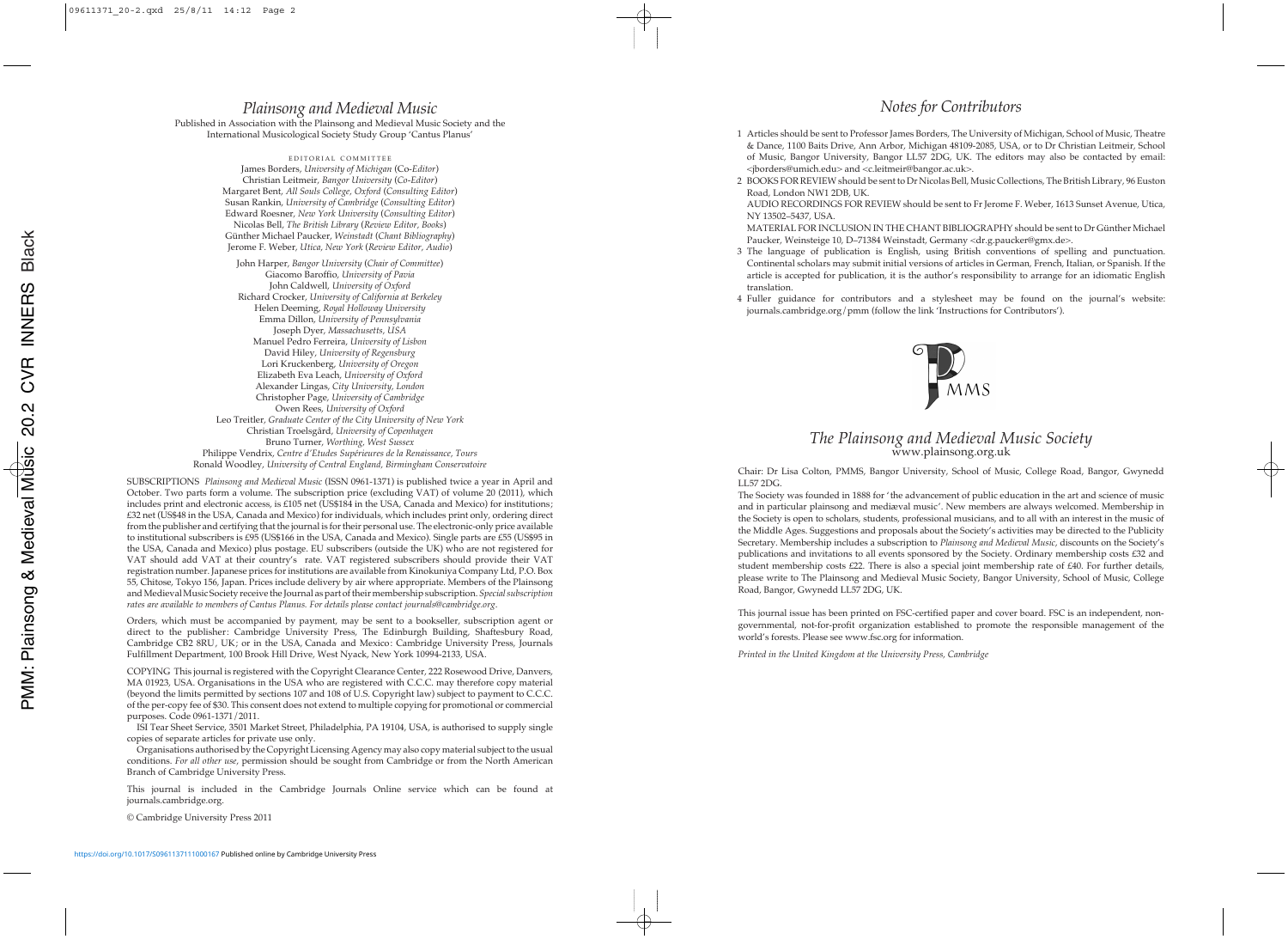## *Plainsong and Medieval Music*

VOLUME 20 NUMBER 2

## **CONTENTS**

| Psalmi ante sacrificium and the origin of the introit<br><b>JOSEPH DYER</b>                                                                                                                              | 91  |
|----------------------------------------------------------------------------------------------------------------------------------------------------------------------------------------------------------|-----|
| Redefining the motto in the fifteenth-century sine nomine Mass<br><b>ALEXIS LUKO</b>                                                                                                                     | 123 |
| The psalms as a mark of Protestantism: the introduction of liturgical<br>psalm-singing in Geneva<br>DANIEL TROCMÉ-LATTER                                                                                 | 145 |
| Liturgical chant bibliography 20<br>GÜNTHER MICHAEL PAUCKER                                                                                                                                              | 165 |
| Reviews                                                                                                                                                                                                  |     |
| Rebecca Maloy, Inside the Offertory: Aspects of Chronology and<br>Transmission<br><b>JOHN CALDWELL</b>                                                                                                   | 193 |
| Diane Touliatos-Miles, A Descriptive Catalogue of the Musical<br>Manuscript Collection of the National Library of Greece: Byzantine Chant<br>and Other Music Repertory Recovered<br>CHRISTIAN TROELSGÅRD | 201 |
| James J. Boyce, O. Carm, Carmelite Liturgy and Spiritual Identity: The<br>Choir Books of Kraków<br><b>BARBARA HAGGH</b>                                                                                  | 206 |
| Manuel Pedro Ferreira, Antologia de Música em Portugal na Idade Média<br>e no Renascimento<br><b>EMMA HORNBY</b>                                                                                         | 214 |
| Andrew Kirkman, The Cultural Life of the Early Polyphonic Mass:<br>Medieval Context to Modern Revival<br>THOMAS SCHMIDT-BESTE                                                                            | 217 |